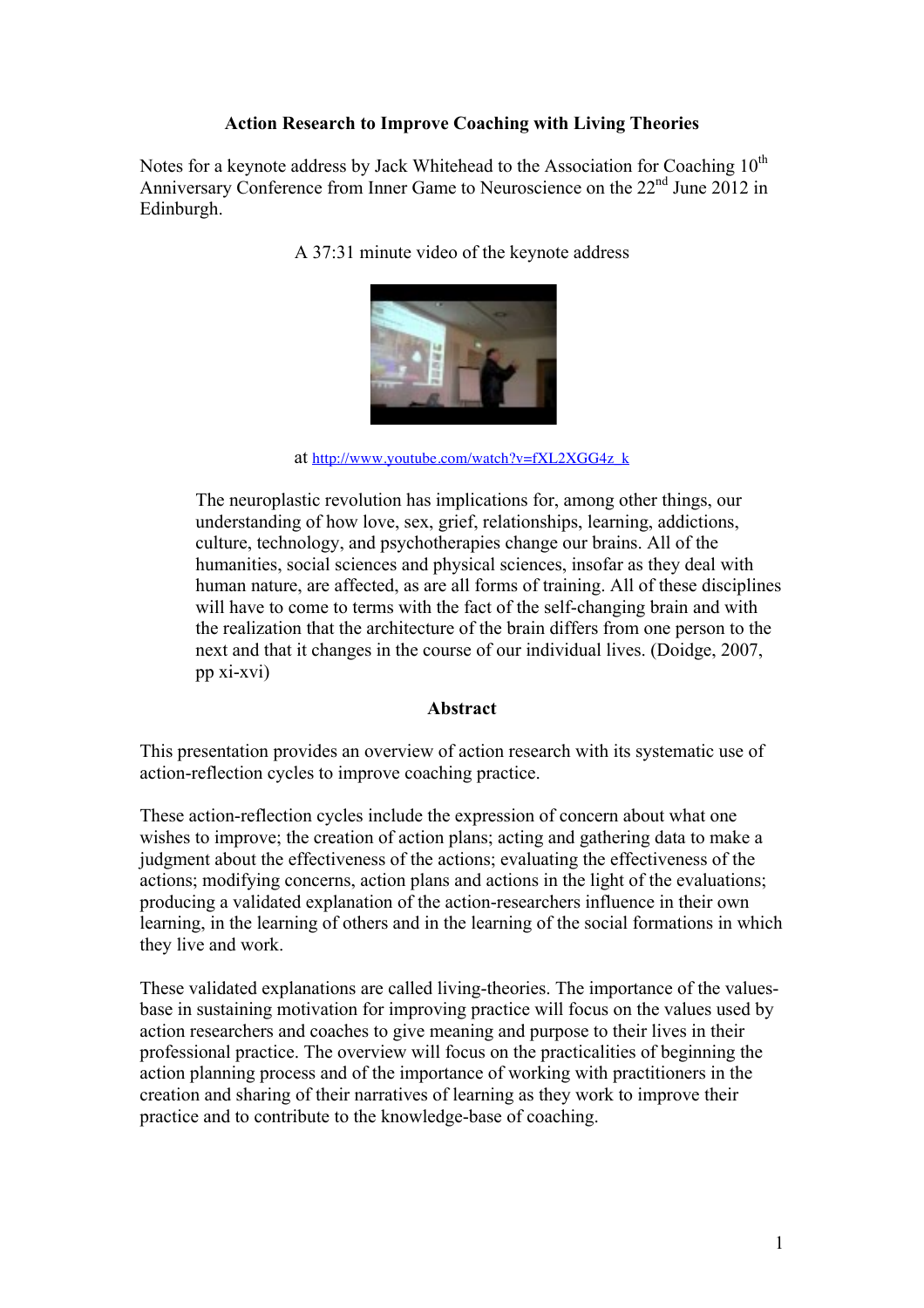#### **Introduction**

I first want to thank the organizers of this  $10<sup>th</sup>$  Anniversary Conference of the Association for Coaching for the opportunity to share the presentations on the theme of 'From Inner Game To Neuroscience', and to learn about recent developments in some of the fields that have influenced coaching in the past. In my presentation I accept the important idea of neuroplasticity and introduce the idea of living theories in relation to improving coaching practice in the hope that the creation of these theories will be useful in influencing the development of coaching in the years to come.

There are many sociohistorical and sociocultural influences that can be seen in a wide range of the professional practices that coaches are seeking to improve. These influences can be seen in gender, race and other social stereotypes. They can be seen in the ways many of us have been taught to think and to express our ideas with 'takenfor-granted' assumptions. I am thinking particularly of the ways in which we might have been taught to remove the 'I' from our discourses about knowledge on the grounds that 'I' accounts are merely subjective and anecdotal and lack objectivity. I am thinking of the ways in which we have been taught to represent our embodied knowledge, the knowledge in what we do, in pages of printed text. I am thinking of the ways in which we have been influenced to see ourselves as consumers and regurgitators of the knowledge of others rather than seeing ourselves as knowledgecreators with values that carry hope for the future of humanity.

In this presentation I shall focus on some implications of acknowledging 'I' as a living contradiction in questions of the kind, 'How do I improve what I am doing?' The use of 'I' as a living contradiction in contributions to knowledge does appear to conflict with a 2,500 year history of a logic that removes contradiction from correct thought. My insistence on including 'I' as a living contradiction is because of my recognition that I, and the individuals I work with, all acknowledge the importance of recognizing the motivating power of recognizing that they are not living the values they believe in, and hold themselves accountable to, as fully as possible. I imagine that everyone can recognize those experiences in which they are conscious of holding together the values they believe in, together with their negation. My first use of video in 1971 in my science teaching, revealed my existence as a living contradiction as I thought that I had established enquiry learning in my classroom. I mean this in the sense that I was making a response to the questions that my pupils were asking. I could see on the video that, however subtly, I was 'giving the pupils' the questions rather than responding to questions the pupils were asking themselves.

To distinguish my use of 'I', from an egotistical use of 'I', I usually draw on the following insights from the poetic expression of Martin Buber (with a non-sexist use of language):

How much of a person a man is depends on how strong the I of the basic word I-You is in the human duality of his I.

The way he says I - what he means when he says I - decides where a man belongs and where he goes. The word "I" is the true shibboleth of humanity.

Listen to it!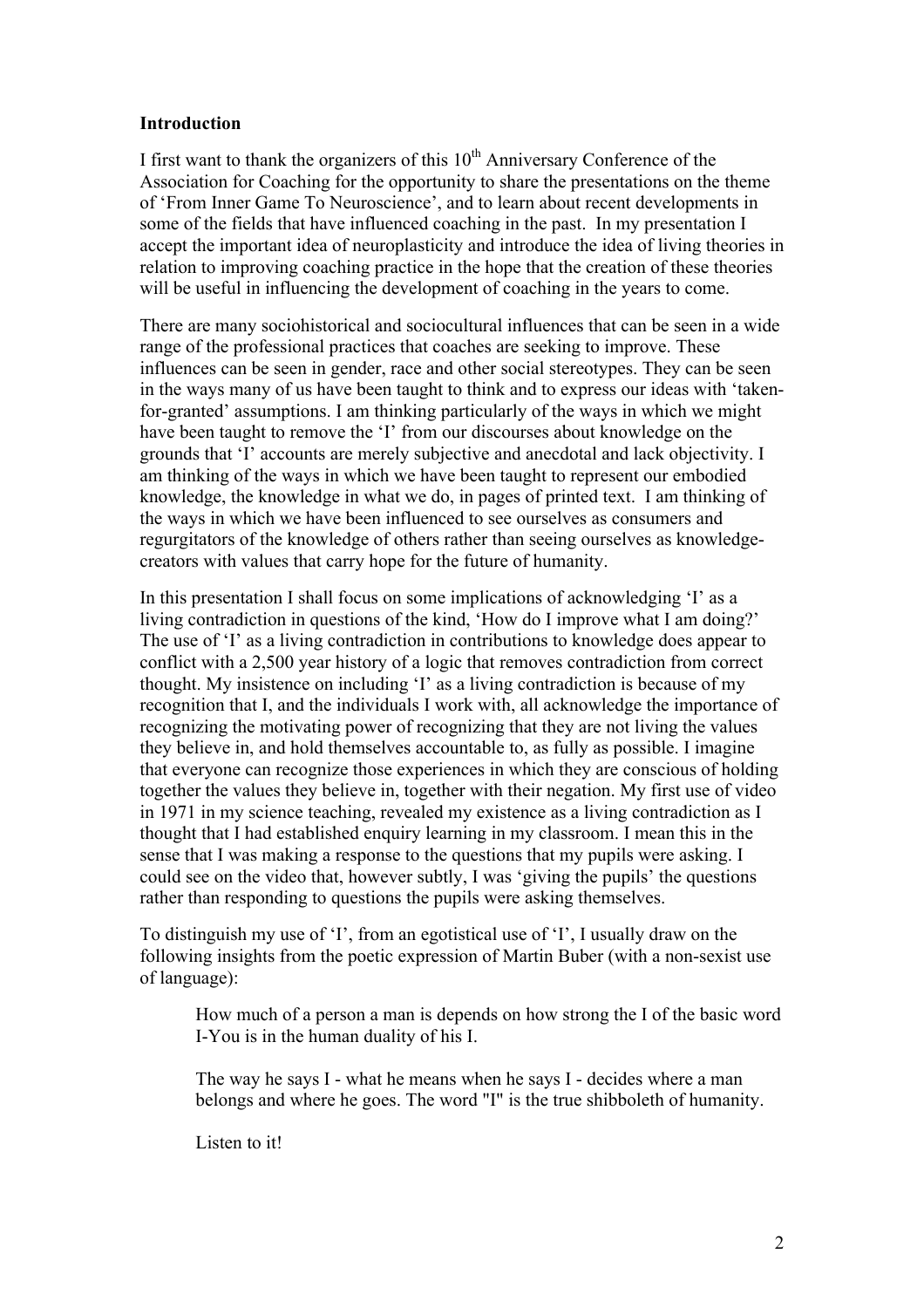How dissonant the I of the ego sounds! When it issues from tragic lips, tense with some self-contradiction that they try to hold back, it can move us to great pity. When it issues from chaotic lips that savagely, heedlessly, unconsciously represent contradiction, it can make us shudder. When the lips are vain and smooth, it sounds embarrassing or disgusting.

Those who pronounce the severed I, wallowing in the capital letter, uncover the shame of the world spirit that has been debased to mere spirituality.

But how beautiful and legitimate the vivid and emphatic I of Socrates sounds! It is the I of infinite conversation, and the air of conversation is present on all its ways, even before his judges, even in the final hour in prison. This I lived in that relation to man which is embodied in conversation. It believed in the actuality of men and went out toward them. Thus it stood together with them in actuality and is never severed from it. Even solitude cannot spell forsakenness, and when the human world falls silent for him, he hears his daimonion say You.

How beautiful and legitimate the full I of Goethe sounds! It is the I of pure intercourse with nature. Nature yields to it and speaks ceaselessly with it; she reveals here mysteries to it and yet does not betray her mystery. It believes in her and says to the rose: "So it is You" - and at once shares the same actuality with the rose. Hence, when it returns to itself, the spirit of actuality stays with it; the vision of the sun clings to the blessed eye that recalls its own likeness to the sun, and the friendship of the elements accompanies man into the calm of dying and rebirth.

Thus the "adequate, true, and pure" I-saying of the representatives of association, the Socratic and the Goethean persons, resounds through the ages. (Buber, 1970, p. 117)

In some 45 years engagement with continuing professional development programmes I have become increasingly confident that practitioners use action reflection cycles to improve their practice, once they see and feel themselves as living contradictions in terms of living and not living their values as fully as they can. This feeling of contradiction can sometimes be felt as a need to improve a skill and develop understand. I like the way Sue Burnell intends to explore the importance of reflective practice in improving skills in her workshop at this conference.

Reflective practice has a role to play in helping leaders extend the capability in these softer areas; reflection fosters change and can trigger transformation. Coaches can help address this problem by modelling reflective practice in the way we work with our clients. Action research provides a framework for doing this. It facilitates working with leaders in their context, with the difficulties they are experiencing now. Furthermore, attending to difficulties at an organisational level, the types of problems leaders are trying to solve are more usefully approached with enquiry and a mindset of continuous improvement, as opposed to solutions and quick fixes. (Burnell – e-mail correspondence 24 May 2012).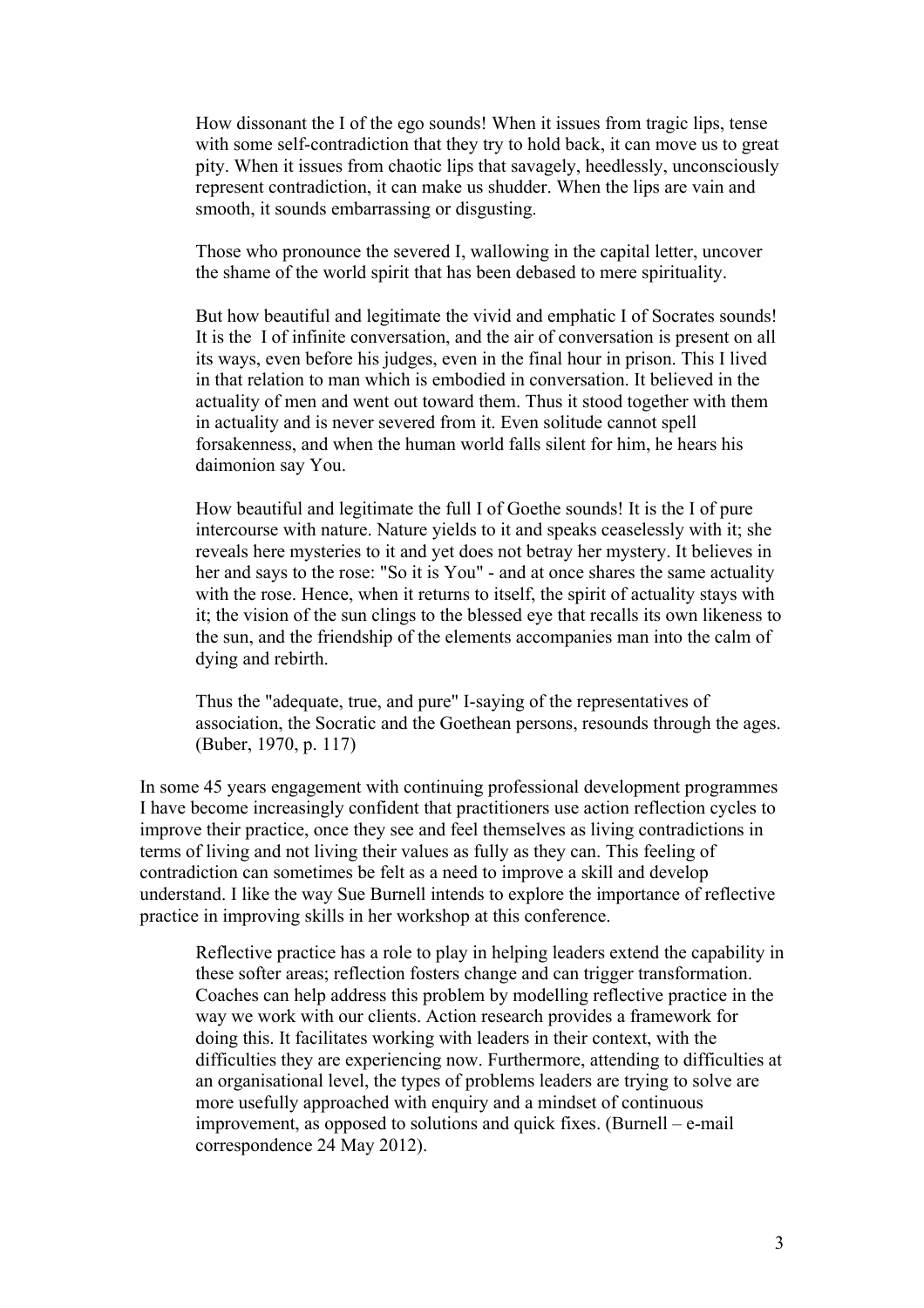Following my focus on action reflection cycles I shall examine the significance of using living theories with action research to improve coaching. In doing this I am agreeing with Forde and O' Brien (2011) that we need to reinvigorate the concept of professional learning with a sense of the key place that knowledge and understanding have in helping to explore values and purposes and the practices we use to achieve these. (p. 86). I am thinking here of the importance of the coach in enabling the person they are coaching to come to recognise their ontological values as they emerge and are clarified in the process of researching their practice to improve it. I am thinking of the transformational importance that recognizing, communicating and understanding that these values have, in forming the explanatory principles and living standards of judgment in both improving practice and generating knowledge.

In exploring the values and purposes we use in working and researching to improve our practices I shall focus on the use of digital technologies in the creation of visual narratives of professional learning and on publishing multi-media accounts of our educational influences in journals such as the Educational Journal of Living Theories (EJOLTS). In conclusion I shall focus on the importance of coaching in enhancing the validity of explanations of educational influence in learning, using four criteria of social validity influenced by the ideas of Habermas (1976, pp. 2-3).

I usually make a distinction between what I do as coach, mentor and supervisor. As I coach I work to improve specific practices that are often skills based. As a mentor I respond in a wholistic way to the concerns and interests of the mentee. As a supervisor I accept an educational responsibility to assist an individual to a successful completed of an accredited programme. These are not mutually exclusive activities and I use coaching and mentoring within my supervisory practices.

In emphasizing our capacities as knowledge-creators I shall stress the importance of producing valid explanations of our educational influences in our own learning, in the learning of others and in the learning of the social formations in which we live and work. I call these explanations 'living educational theories' for the reasons I shall give later.

### **Action Research with Coaching**

The ideas of Torrance (2011) on the nature of coaching relate closely to the use of action-reflection cycles in the improvement of practice, especially where she says that the identification of desired outcomes, changes in behaviour and strategies to achieve these outcomes, along with examining progress towards realizing the desired outcomes, all become part of the coaching conversation. (p.57)

Here is one representation (Wallace, 2001) of action-reflection cycles that I like because of its clarity and attractive diagrammatic representation. Such actionreflection cycles have been used to improve practice and explain their learning by individuals between 6 – 65 year olds and beyond (Mounter, 2006; Huxtable, 2012).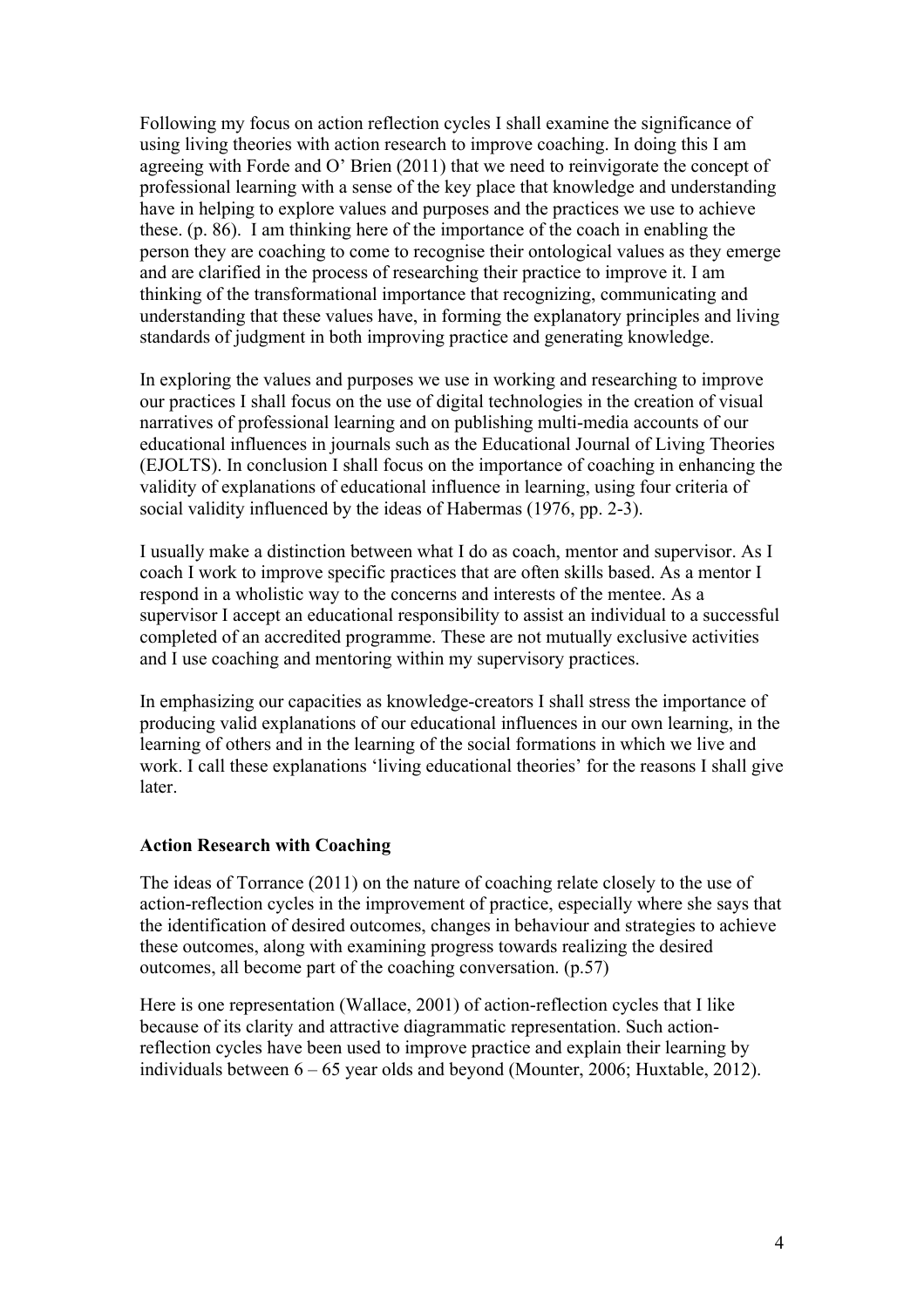

# **Thinking Actively in a Social Context (TASC) developed by Belle Wallace (2001, p. 22).**

The significance of action research (McNiff & Whitehead, 2009, 2011) with coaching for both improving practice and generating knowledge can be appreciated in relation to the theme of the 2012 Conference of the American Educational Research Association (AERA), 'To Know Is Not Enough'. According to Ball and Tyson (2011) educational researchers have been vigilant in fulfilling one half of the AERA mission to advance knowledge about education and to encourage scholarly inquiry related to education but have been less vigilant in promoting educational research to improve education and to serve the public good. In a symposium to this conference on 'To Know Is Not Enough: Action Research as the Core of Educational Research' I presented my arguments (Whitehead 2012) to explain why researchers, who form their questions from within the conceptual frameworks and methods of validation of traditional disciplines of research could advance knowledge and encourage scholarly enquiry, but are limited in improving practice and serving the public good because their questions were not of the form, 'How do I improve what I am doing?' Such questions focus on improving practice and can include values of improvement that are directly related to serving the public good.

Using an action research approach with coaching includes making public explanations of learning in improving practice. The idea of 'making public' is important for research if by research we understand it to be a form of systematic enquiry that is made public in order to evaluate the validity of the claims to knowledge. For an excellent overview of action research in education see Waters-Adams' (2006) theoretical underpinning for action research in education and his analysis of limitations and criticisms of action research.

In my practice as a supervisor of many successfully completed masters and doctoral research programmes (http://www.actionresearch.net ) I have coached my students in the use of validation groups to enhance the validity of their explanations of their professional learning. In my coaching I use a variant of the four criteria of social validity put forward by Habermas (1976) in his work on Communication and the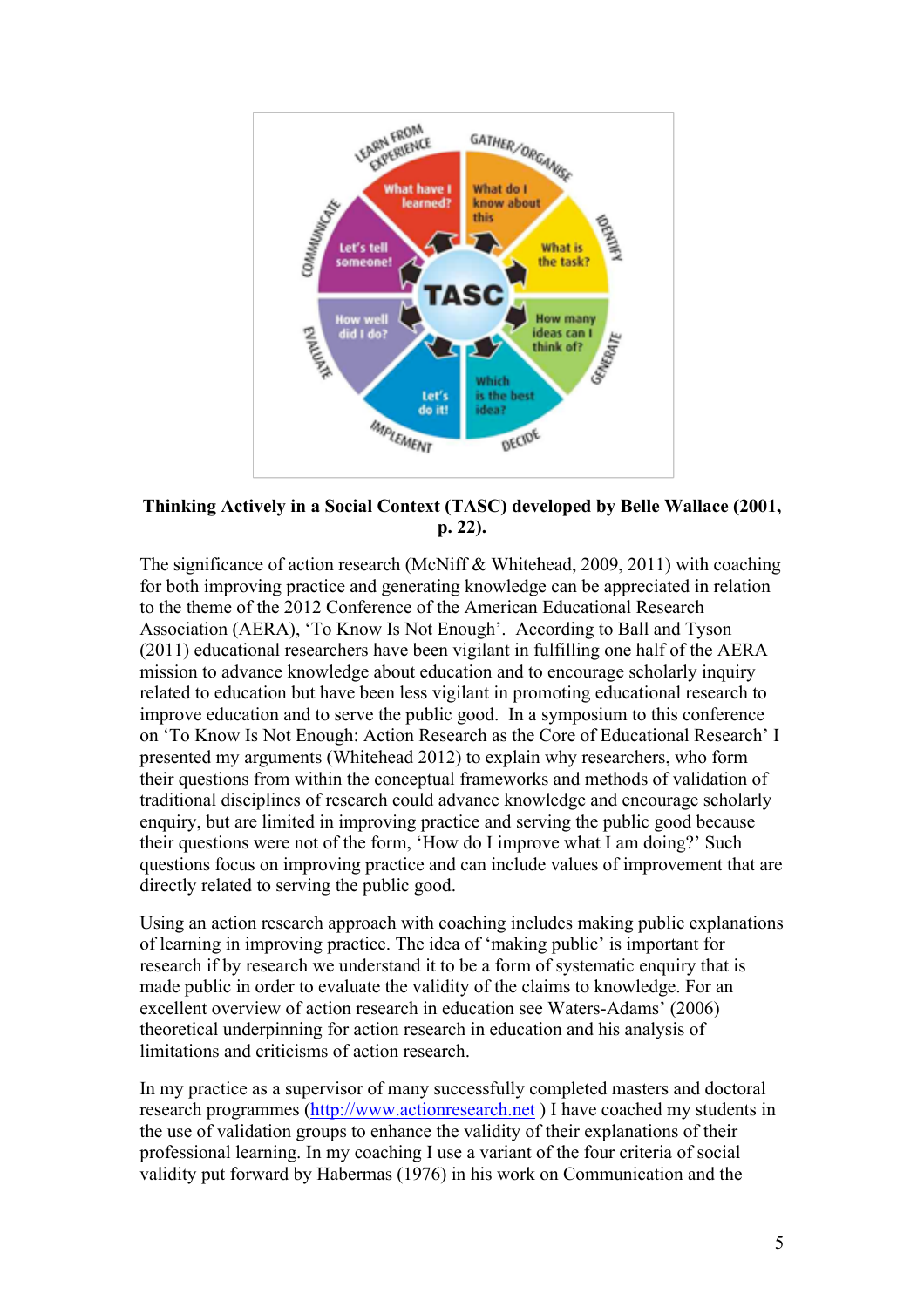Evolution of Society. On reading Habermas my attention focused on his idea that in reaching an understanding with another person, I make judgments about the comprehensibility, the rightness, the truthfulness and the authenticity of the communications. In coaching practitioner-researchers to enhance the validity of their accounts I encourage them to submit their accounts to validity groups of between 3-8 peers and request responses that include:

- i) How could I strengthen the comprehensibility of my account?
- ii) How could I strengthen the evidence I offer to justify the assertions I make?
- iii) How could I strengthen my understandings of the sociohistorial and sociocultural pressures that influence my account?
- iv) How could I strengthen the authenticity of my writings to show that I am truly committed to living as fully as I can the values that I claim give meaning and purpose to my life?

You can see some of the influences of this coaching in the successfully completed masters dissertations at:

http://www.actionresearch.net/writings/mastermod.shtml

and in the successfully completed doctoral theses at:

http://www.actionresearch.net/living/living.shtml

The most recent advances in the use and modification of TASC action-reflection cycles have been made by Huxtable (2012) in Living-Theory TASC, *a relationallydynamic and multidimensional approach to research and developing praxis, which integrates Living-Theory (Whitehead, 1989a) with Thinking Actively in a Social Context (TASC) (Wallace and Adams, 1993).* (222-241)

Huxtable stresses the importance of recognizing the relationally dynamic nature of action-reflection cycles in the creation of living educational theories with the use of multi-media narratives for clarifying and communicating the meanings of the expression of embodied values in explanations of educational influence.

## **Coaching with Living Educational Theories**

I coined the phrase 'Living Educational Theory' (Whitehead, 1985, 1989, Whitehead & McNiff, 2006) to distinguish the explanations for the lives and learning of individuals **derived** from the conceptual frameworks and methods of validation of disciplines of education, from the explanations **created** by individuals to explain their own lives and their educational influences in their own learning, in the learning of others and in the learning of the social formations in which they live and work. In 2008 the Educational Journal of Living Theories (EJOLTS) published its first issue and in 2010 Jacqui Scholes-Rhodes contributed her paper on, *Exploring an extended role for coaching – through the eyes of an action researcher*. Here is the Abstract to the paper and I do urge you to engage with Jacqui's ideas:

## Abstract

This is an account written by a coach, action researcher, organisational development and inquiry practitioner whose main aim is to share an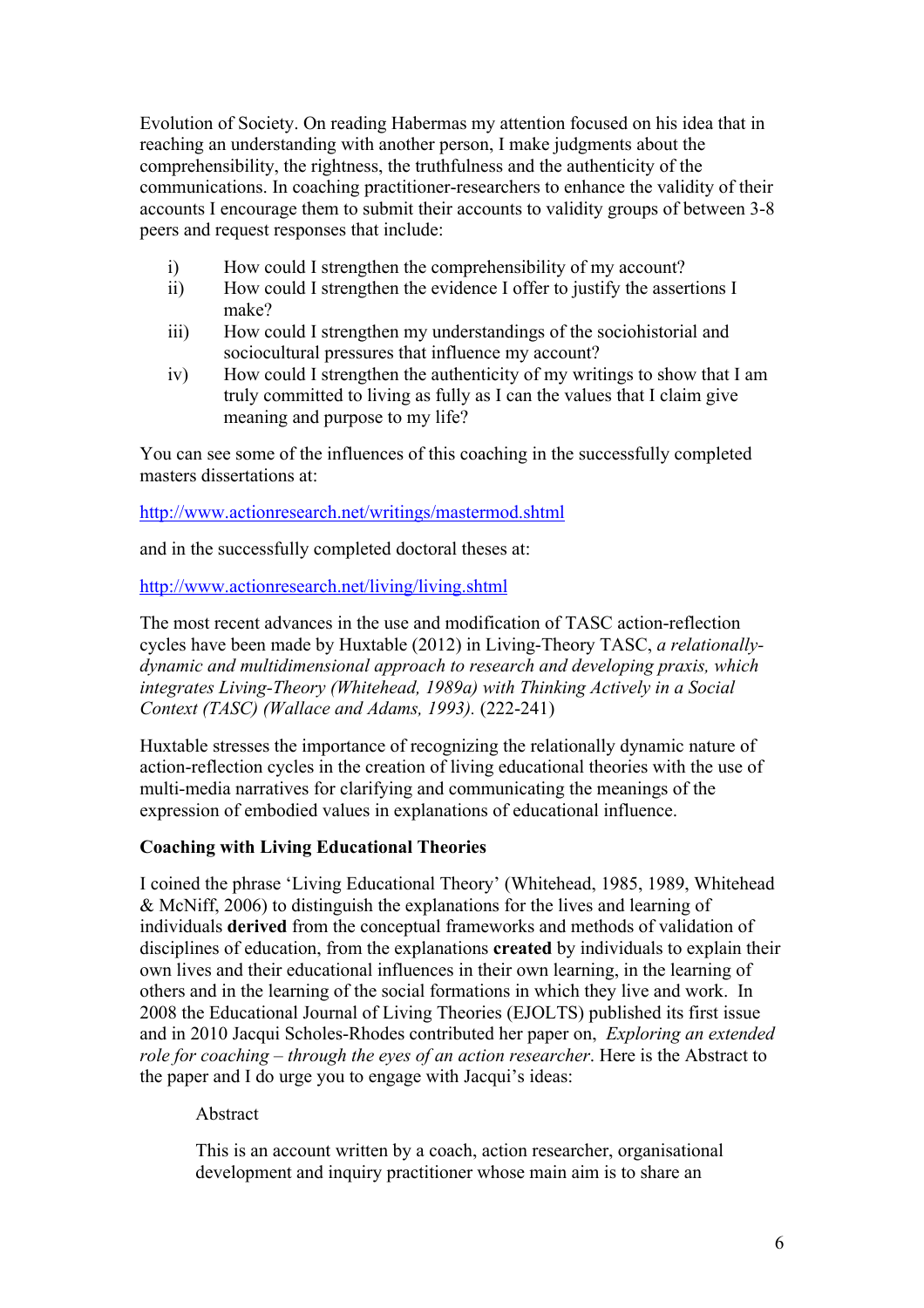exploration of the power implicit in combining and integrating these four lenses into an extended form of coaching - one that might help catalyse new forms of organisation and leadership.

In my original thesis (Scholes-Rhodes, 2002) I presented my newly formed practice as: "...a practice that encompasses both its own assumptions about the nature of knowledge and about the appropriate methodology for obtaining 'correct' understanding" (p.268) "... a living form of inquiry... an original contribution to an appreciation of inquiry as a creative art" (p.315).

I would like to draw on this emergent understanding to put forward the principles of my coaching practice, initially formulated as the standards of judgement to support my claim to the development of a unique form of firstperson inquiry and now fully incorporated into my coaching practice as the fundamental principles upon which my work is built. I would like to take the time to explore where their impact might be both substantial and limited. I would also like to take the time to explore to what extent these same principles can provide the framework for my collective work – an emerging practice, and one in which I aspire to have greater impact. (Scholes-Rhodes, 2010, p. 193)

I shall return to the idea of the importance of collaborative energy in coaching (Lines and Scholes-Rhodes 2013) in teams and organisations in the final section of this presentation. I shall conclude this section on coaching with living theory with Barry's (2012) idea of 'Transformational Quality' as a living standard of judgment that a coach could bring into an explanation of influence:

Infectious pessimism, widespread apathy, and volatile relationships: This describes the high school culture I adopted as a first time principal at Potsdam High School in rural New England, U.S.A. I conducted a three-year intensive self-study and participatory action research project to develop a school culture of quality and hope. I worked to challenge the status quo definition of educational quality in public education as an exclusionary, elitist, and quantitative concept based in constant interpersonal competition and materialism. Based on the research, I created a new meta-model of quality as a guide to my leadership orientation toward other people and learning called, 'Transformational Quality (TQ) Theory™. The article, derived from my Ph.D. thesis, describes how TQ Theory influenced my improvement as a school leader, the learning of students and teachers, and transformed the academic and social milieu of a previously failing American high school. (Barry, 2012, p.1)

In this concluding section I shall focus on improving coaching with living theories (Whitehead, 2012a,  $b \& c$ ) in multi-media narratives of professional learning.

### **Improving Coaching with Living Theories in Multi-Media Narratives of Professional Learning.**

The use of digital video and visual narratives in improving coaching is well established in sports science, but is less well developed in other professional contexts such as health, education, social services, industry and commerce.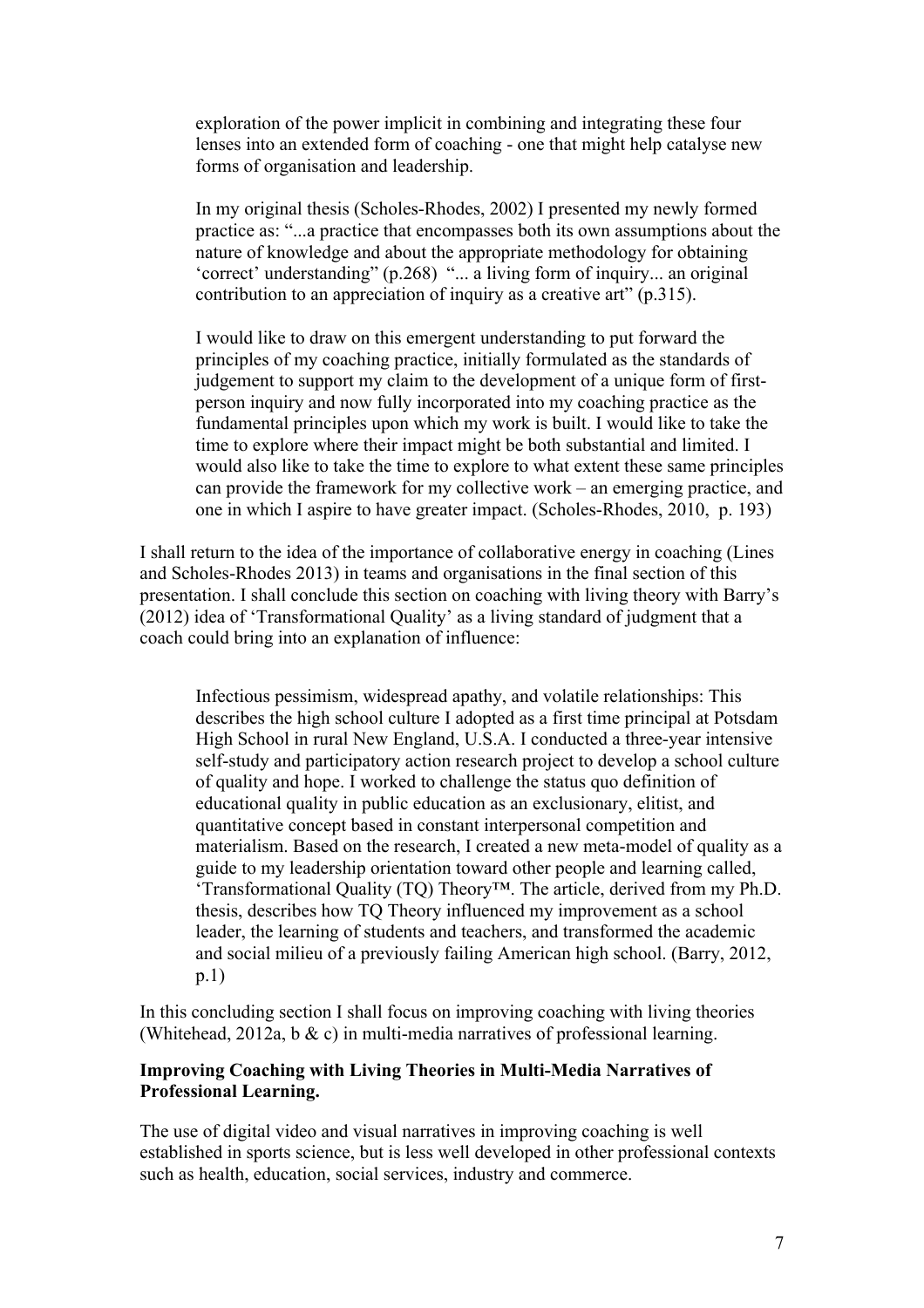Here are three illustrations of improving coaching from education, health and industry to show the significance of improving coaching with living theories in multi-media narratives of professional learning.

The first is provided by two practitioner-researchers in Croatia (Bognar & Zovko, 2008), who worked with colleagues and 10 year old pupils as co-researchers. They have produced a multi-media narrative which includes a 10 year old pupils working with her peers to validate an account of her learning. The account includes the use of an action-reflection cycle that has been developed through the coaching of Bognar with his colleague Zovko and then through Zovko's coaching with her pupils:

Although an increasing number of teachers carry out action research inquiries in their educational practice, the role of pupils and students is not still sufficiently explored. In spite of the theoretical requirement for pupils to be equal participants, we explored the possibility of their becoming fully-fledged action researchers. In this report we reveal how ten-years-old pupils take over the whole processes of action research themselves. We realise that action research is not a teaching strategy for gaining better educational results, neither is it a preparation for life: it is life itself. We believe that traditional schooling cannot create a conducive atmosphere for pupils to carry out their own action research. Our research shows that it is possible to do this only in a child-oriented school whose main purpose is the development of the creative potentials of all participants. In our inquiry the pupils determined their own challenges with the aim of improving something important in their own lives. We show that action research is meaningful only if students engage with it on their own terms, on the basis of their own needs, interests and self-chosen values. Anything that hinders pupils' freedom will only compromise the foundations of action research itself and any educational value accrued from it. (p. 1)

The second is provided by Robyn Pound (2003), a Health Visitor, in her doctoral enquiry, *How can I improve my health visiting support of parenting? The creation of an alongside epistemology through action enquiry*:

The thesis contributes to a new scholarship of enquiry for health visiting. It shows how values generated and embodied in the process of enquiring can be transformed into living standards of judgement both for evaluating practice and for judging my claims to knowledge. It explains how the generation of living theory through reflective action enquiry has potential for the improvement and explanation of practice.

You can access the thesis and digital video-clips at: http://www.actionresearch.net/living/robynpound.html

Pounds idea of alongsideness in her health visiting with parents with her videos (Pound, 2011, 2012) communicates to me similar qualities of collaborative energy described by Lines and Scholes-Rhodes (2013) in their research into their coaching practices and influences. My emphasis on the importance of digital video in multimedia narratives has much to do with communicating the significance of expressions of collaborative enquiry in improving practice and contributing to knowledge.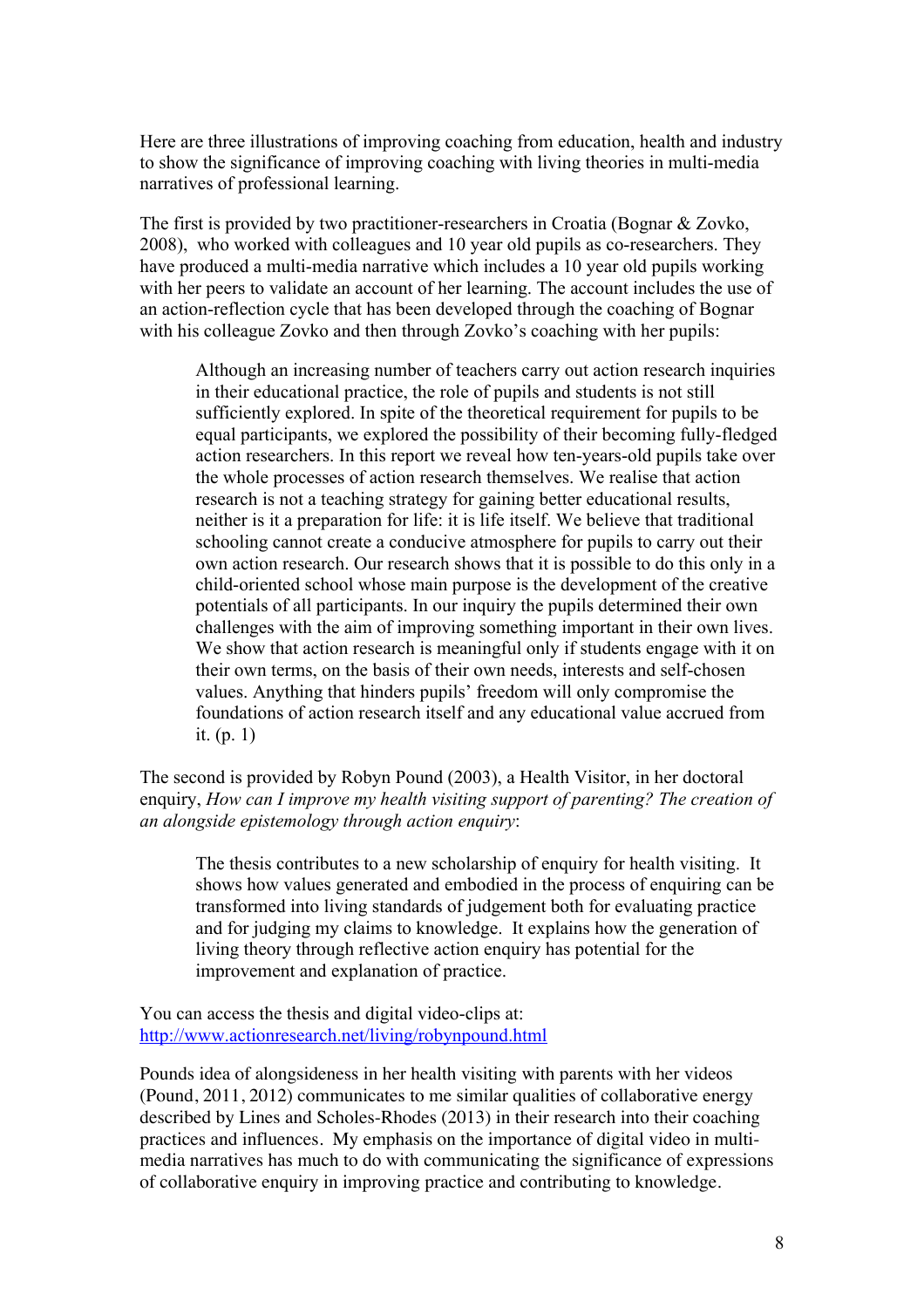The third is provided by Graham van Tuyl (2009) in his work and research into change management within an industrial setting. Tuyl demonstrates through the narrative of his personal journal of learning, how being an engineer and co-creative catalyst can be an inclusional and transformational journey. The particular significance for explanations of the influence of coaches is that he explains why current economic practice needs to be understood as a fundamentally important barrier to the fluidity of ideas across boundaries. The thesis demonstrates how inclusional change can incorporate social, technical as well as economic models to be truly sustainable. A further element that his thesis shows is that the language used needs to change in order to generate an inclusional and transformational journey. The language used in his narrative changes with the development of his epistemology.

If coaches are to create their own living educational theories with visual narratives and encourage their clients/students to do the same I am suggesting that the language used to explain our practices may need to change because of the limitations of printed text-based media to communicate the meanings of the expression of embodied flows of energy with values.

I am suggesting that this language will involve the recognition of ourselves, our 'I', as a living contradiction in enquiries of the kind, 'How do I improve what I am doing?'

I am suggesting that an increased used of digital technology in visual narratives will enable the creation of valid explanations of coaching practice that can include the explanatory principles of the values that carry hope for the future of humanity.

### **Interim Conclusion**

Looking forward to a celebration of 20 years of the Association for Coaching in 2022, I shall be interested in whether any of the above ideas have been helpful in extending and deepening the influence of coaching. I am thinking particularly of the generation of explanations of influences in improving practice by both coaches and their clients and or students.

Will the explanations over the next ten years show an acceptance of neuroplasticity and move forward with transformations in the inclusion of 'I' in explanations of professional learning?

Will the explanations include the recognition of the importance of expressions of embodied values as explanatory principles in explanations of the influences of coaches in improving practice and generating knowledge?

Will the emerging digital technologies be used to communicate the meanings and significance of the embodied pooling of energy with values that carry hope for the future of humanity?

I hope that you can feel the expression of my life-affirming energy in asking these questions with you. Thank you for the opportunity to share these ideas and this energy with the love, hope and wisdom I continue to feel and understand in continuing to serve the values that constitute the public good.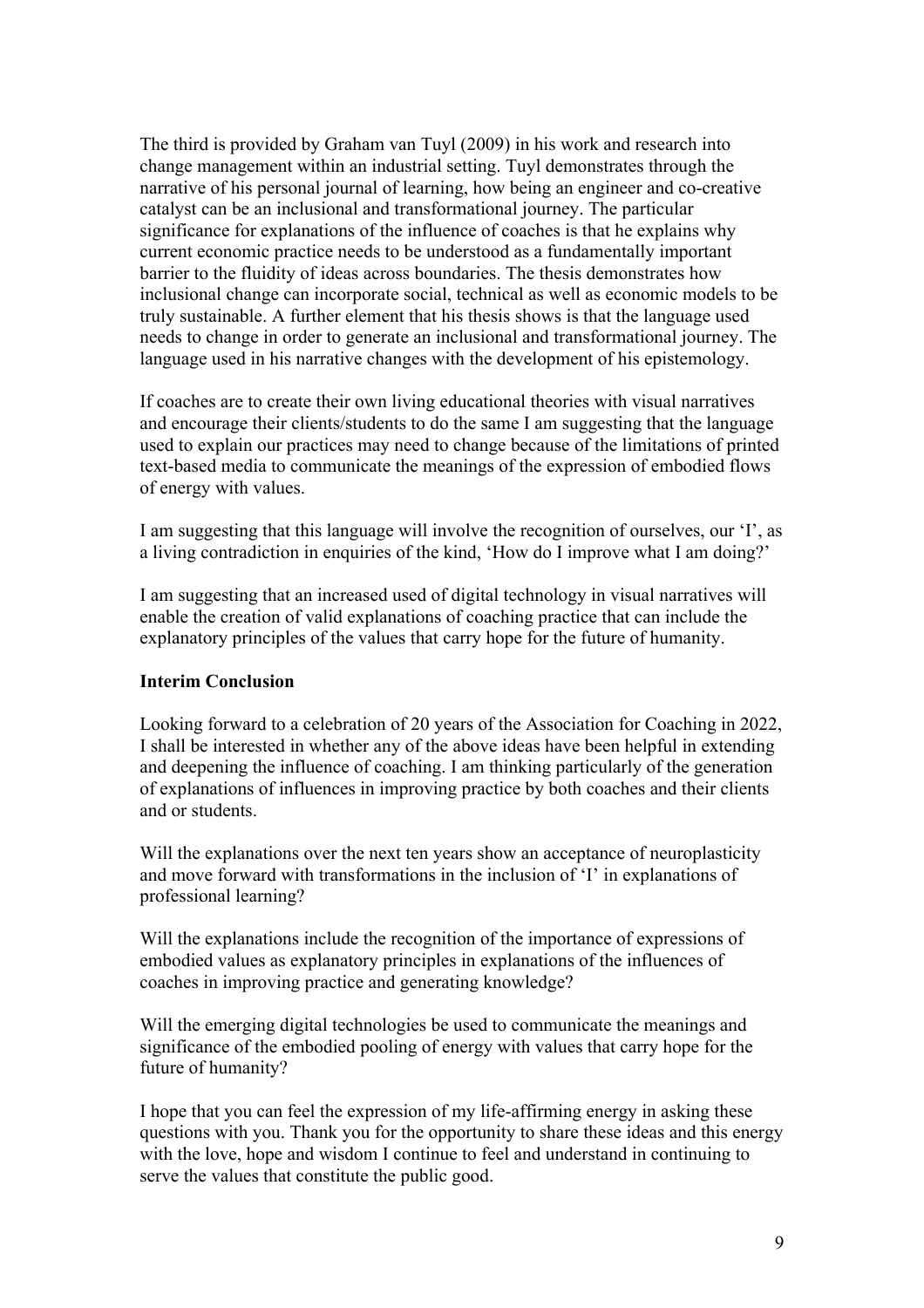### **References**

Ball, F. B. & Tyson, C. A. (2011) American Educational Research Association 2012 Annual Meeting Call for Submissions Vancouver, British Columbia, Canada. Retrieved 8 July 2011 from

http://www.aera.net/uploadedFiles/Publications/Journals/Educational\_Researcher/400 4/198-220\_05EDR11.pdf

Barry, W. J. (2012) Challenging the Status Quo Meaning of Educational Quality: Introducing Transformational Quality (TQ) Theory. *Educational Journal of Living Theories,* 5(1); 1-26. Retrieved 27 May 2012 from http://ejolts.net/node/191

Branko, B, & Zovko, M. (2008) Pupils as action researchers: improving something important in our lives. *Educational Journal of Living Theories*, 1(1); 1-49. Retrieved 27 May 2012 from http://ejolts.net/node/82

Buber, M. (1970) p. 117, I and Thou, Edinburgh, T. & T. Clark, 1970

Doidge, N. (2007) *The Brain That Changes Itself: Stories of Personal Triumph from the Frontiers of Brain Science*. London; Penguin.

Lines, H. & Scholes-Rhodes, J. (2013) *Touchpoint Leadership: Creating Collaborative Energy Across Teams and Organizations*. London; Kogan Page.

Forde, C. & O' Brien, J. (2011) Taking continuing teacher education forward, pp. 82- 90, in Forde, C. & O'Brien, J. (Ed) (2011) *Coaching and Mentoring*, Edinburgh; Dunedin Academic Press Ltd.

Habermas, J. (1976) *Communication and the evolution of society*. London; Heinemann.

Huxtable, M. (2012) *How do I Evolve Living-Educational-Theory Praxis in Livingboundaries?* Ph.D. Thesis, University of Bath. Retrieved on the 27 May 2012 from http://www.actionresearch.net/living/mariehuxtable.shtml

McNiff, J. & Whitehead, J. (2009) You And Your Action Research Project Third Edition. London; Taylor and Francis.

McNiff, J. & Whitehead, J. (2011) All You Need To Know About Action Research. London; Sage.

Mounter, J. (2007) *Can children carry out action research about learning, creating their own learning theory?* Unpublished MA unit on Understanding Learning and Learners. Retrieved 27 May 2012 from http://www.actionresearch.net/writings/tuesdayma/joymounterull.pdf

Pound, R. (2003) *How can I improve my health visiting support of parenting? The creation of an alongside epistemology through action enquiry*. Ph.D. Thesis, The University of the West of England. Retrieved on the 27 May 2012 from http://www.actionresearch.net/living/pound.shtml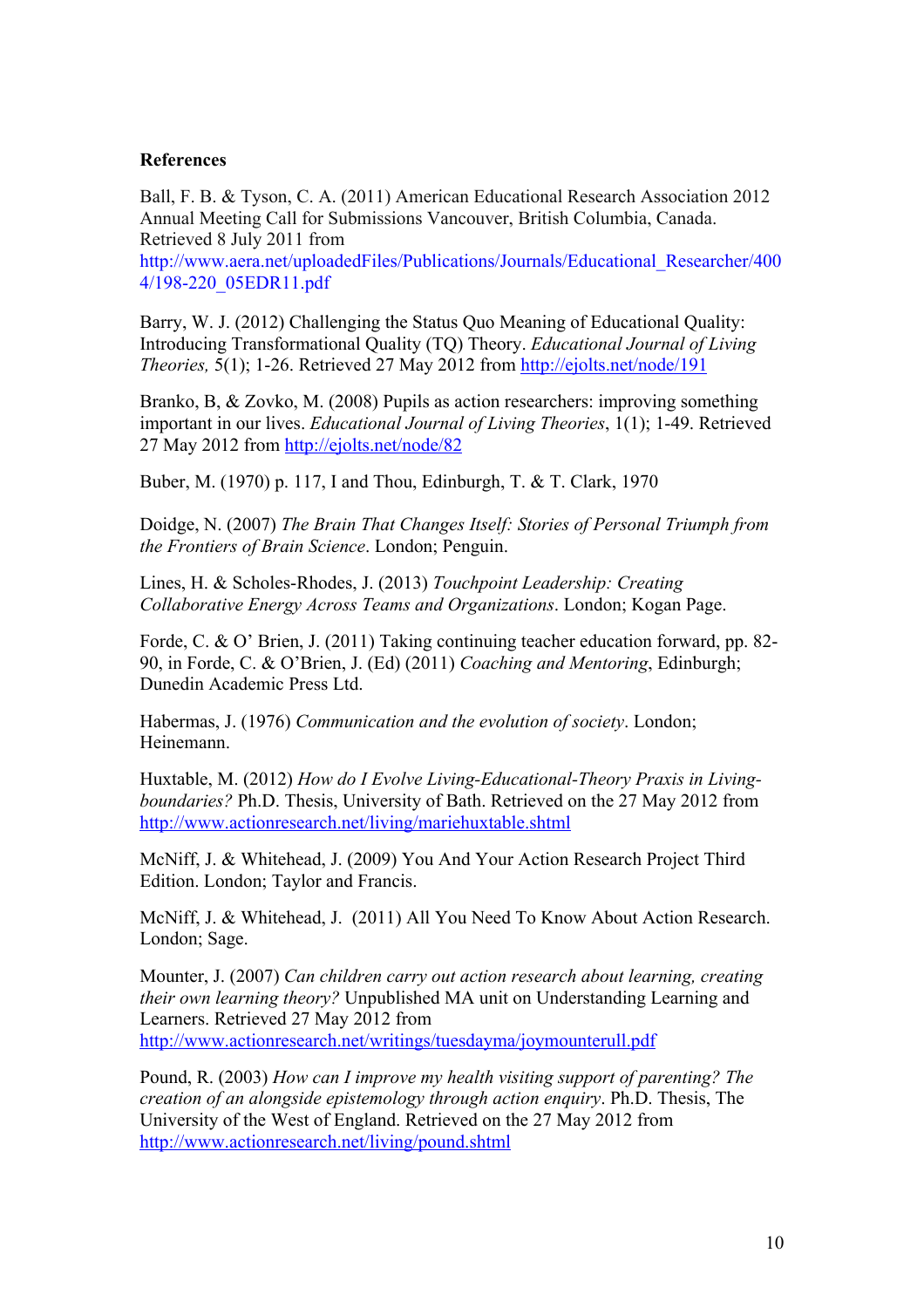Pound, R. (2009) Robyn Pound: Health Visiting. Retrieved 1 June 2012 from http://www.actionresearch.net/living/robynpound.html

Pound, R. (2012) Ruth and George with Robyn talk about Sleep. Retrieved 1 June 2012 from http://www.youtube.com/watch?v=4v5kKiYMk2Q

Scholes-Rhodes, J. (2002) *From the Inside Out: Learning to presence my aesthetic and spiritual being through the emergent form of a creative art of inquiry*. Ph.D Thesis, University of Bath. Retrieved on the 27 May 2012 from http://www.actionresearch.net/living/rhodes.shtml

Scholes-Rhodes, J. (2010) Exploring an extended role for coaching – through the eyes of an action researcher. *Educational Journal of Living Theories*, 3(2); 193-211. Retrieved 27 May 2012 from http://ejolts.net/node/182 .

Torrance, D. (2011) Preparing to lead: coaching, mentoring and tutoring in leadership development, pp. 45-62 in Forde, C. & O'Brien, J. (Ed) (2011) *Coaching and Mentoring*, Edinburgh; Dunedin Academic Press Ltd.

Tuyl, G, v. (2009) *From engineer to co-creative catalyst; an inclusional and transformational journey. An inquiry into the epistemology of how traditional management 'tools and theory' can be used and evolved in enhancing organizational effectiveness in an industrial setting, and how to value and evaluate change***.** Ph.D. Thesis, University of Bath. Retrieved 27 May 2012 from http://www.actionresearch.net/living/gvt.shtml

Wallace, B. (Ed.) (2001) *Teaching Thinking Skills Across the Primary Curriculum*, London; David Fulton.

Water-Adams, S (2006) Action Research in Education. Retrieved on the 27 May 2012 from http://www.edu.plymouth.ac.uk/resined/actionresearch/arhome.htm

Whitehead, J. (1985) An Analysis of an Individual's Educational Development: the basis for personally oriented action research, in: Shipman, M. (ed.) *Educational Research: principles, policies and practices*, Lewes, Falmer.

Whitehead, J. (1989) Creating a living educational theory from questions of the kind, "How do I improve my practice?' *Cambridge Journal of Education,* 19(1); 41-52. Retrieved 24 February 2012 from http://www.actionresearch.net/writings/livtheory.html

Whitehead, J. (2012a) Living Educational Theories For Action Research In A Turbulent World pp. 69-88 in Zuber-Skerritt, O. (Ed.). (2012). *Action Research for Sustainable Development in a Turbulent World.* Bingley, UK: Emerald Group Publishing Limited.

Whitehead, J. (2012b) Educational Research for Social Change with Living-Educational-Theories. *Educational Research for Social Change* 1(1); 5-21.

Whitehead, J. (2012c) To Know Is Not Enough, Or Is it? Paper presented on the 14th April at the 2012 AERA Conference in Vancouver in the Symposium, *To Know Is Not Enough: Action Research As The Core of Educational Research*. Retrieved 27